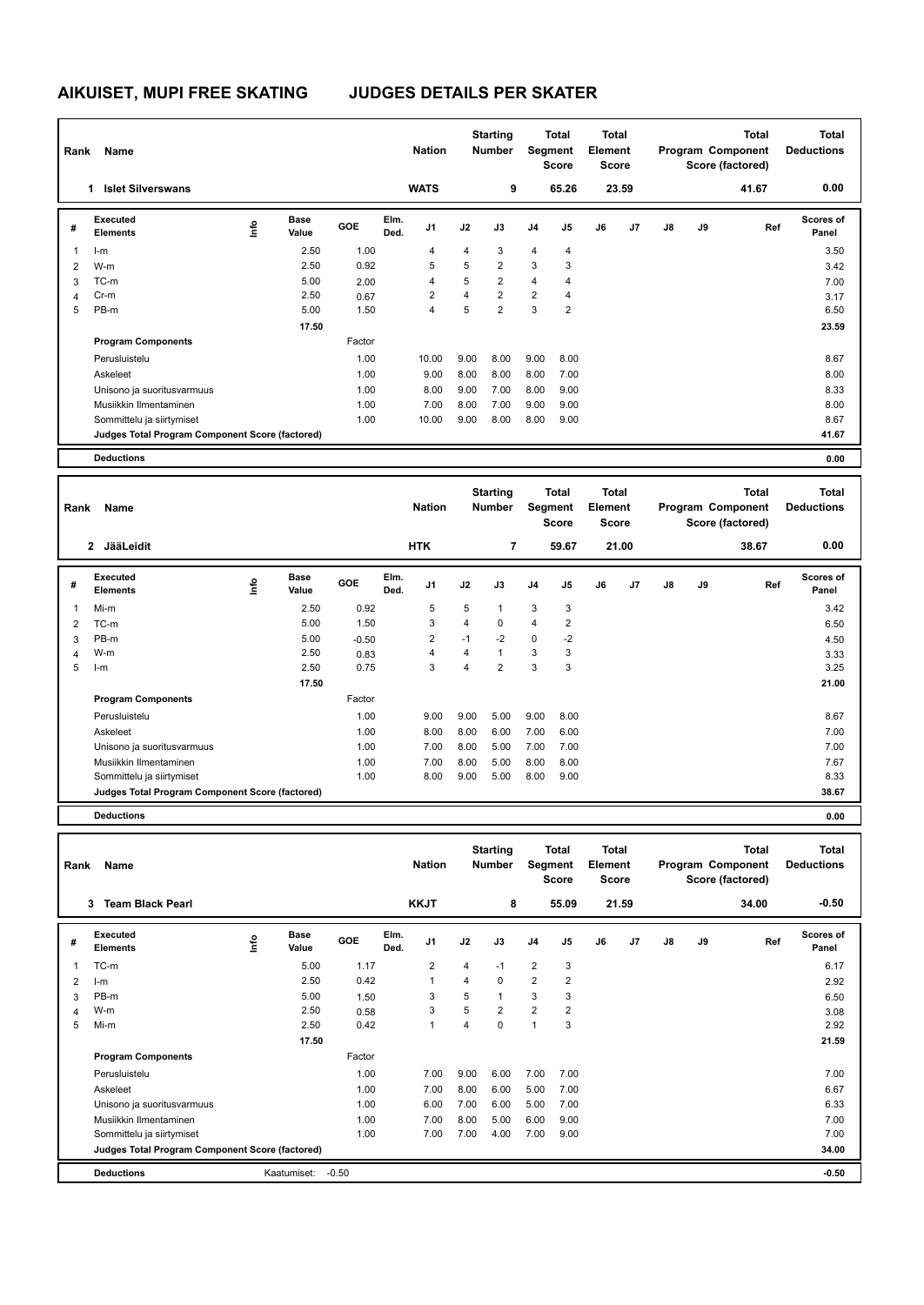## **AIKUISET, MUPI FREE SKATING JUDGES DETAILS PER SKATER**

| Rank | Name                                            |    |                      |        |              | <b>Nation</b>  |      | <b>Starting</b><br><b>Number</b> |                | <b>Total</b><br>Segment<br><b>Score</b> | <b>Total</b><br>Element<br><b>Score</b> |                |    |    | <b>Total</b><br>Program Component<br>Score (factored) | <b>Total</b><br><b>Deductions</b> |
|------|-------------------------------------------------|----|----------------------|--------|--------------|----------------|------|----------------------------------|----------------|-----------------------------------------|-----------------------------------------|----------------|----|----|-------------------------------------------------------|-----------------------------------|
|      | 4 River Bulls                                   |    |                      |        |              | <b>SEITL</b>   |      | 5                                |                | 54.76                                   |                                         | 21.42          |    |    | 33.34                                                 | 0.00                              |
| #    | Executed<br><b>Elements</b>                     | ۴ů | <b>Base</b><br>Value | GOE    | Elm.<br>Ded. | J <sub>1</sub> | J2   | J3                               | J <sub>4</sub> | J <sub>5</sub>                          | J6                                      | J <sub>7</sub> | J8 | J9 | Ref                                                   | <b>Scores of</b><br>Panel         |
| 1    | Mi-m                                            |    | 2.50                 | 0.67   |              | 4              | 4    | $\overline{2}$                   | 2              | $\overline{2}$                          |                                         |                |    |    |                                                       | 3.17                              |
| 2    | $l-m$                                           |    | 2.50                 | 0.58   |              | 3              | 4    | $\overline{2}$                   | $\overline{2}$ | 1                                       |                                         |                |    |    |                                                       | 3.08                              |
| 3    | PB-m                                            |    | 5.00                 | 0.83   |              | $\overline{2}$ | 4    |                                  | 2              | 0                                       |                                         |                |    |    |                                                       | 5.83                              |
| 4    | TC-m                                            |    | 5.00                 | 1.17   |              | 3              | 5    |                                  | 3              | 1                                       |                                         |                |    |    |                                                       | 6.17                              |
| 5    | W-m                                             |    | 2.50                 | 0.67   |              | 4              | 4    | $\overline{2}$                   | 2              | 0                                       |                                         |                |    |    |                                                       | 3.17                              |
|      |                                                 |    | 17.50                |        |              |                |      |                                  |                |                                         |                                         |                |    |    |                                                       | 21.42                             |
|      | <b>Program Components</b>                       |    |                      | Factor |              |                |      |                                  |                |                                         |                                         |                |    |    |                                                       |                                   |
|      | Perusluistelu                                   |    |                      | 1.00   |              | 8.00           | 8.00 | 7.00                             | 6.00           | 5.00                                    |                                         |                |    |    |                                                       | 7.00                              |
|      | Askeleet                                        |    |                      | 1.00   |              | 7.00           | 6.00 | 6.00                             | 4.00           | 5.00                                    |                                         |                |    |    |                                                       | 5.67                              |
|      | Unisono ja suoritusvarmuus                      |    |                      | 1.00   |              | 8.00           | 7.00 | 6.00                             | 6.00           | 7.00                                    |                                         |                |    |    |                                                       | 6.67                              |
|      | Musiikkin Ilmentaminen                          |    |                      | 1.00   |              | 6.00           | 9.00 | 6.00                             | 7.00           | 7.00                                    |                                         |                |    |    |                                                       | 6.67                              |
|      | Sommittelu ja siirtymiset                       |    |                      | 1.00   |              | 9.00           | 8.00 | 7.00                             | 7.00           | 7.00                                    |                                         |                |    |    |                                                       | 7.33                              |
|      | Judges Total Program Component Score (factored) |    |                      |        |              |                |      |                                  |                |                                         |                                         |                |    |    |                                                       | 33.34                             |
|      | <b>Deductions</b>                               |    |                      |        |              |                |      |                                  |                |                                         |                                         |                |    |    |                                                       | 0.00                              |

| Rank | Name                                            |      |                      |            |              | <b>Nation</b>  |                | <b>Starting</b><br><b>Number</b> |                | <b>Total</b><br>Segment<br><b>Score</b> | <b>Total</b><br>Element<br><b>Score</b> |                |               |    | Total<br>Program Component<br>Score (factored) | <b>Total</b><br><b>Deductions</b> |
|------|-------------------------------------------------|------|----------------------|------------|--------------|----------------|----------------|----------------------------------|----------------|-----------------------------------------|-----------------------------------------|----------------|---------------|----|------------------------------------------------|-----------------------------------|
|      | <b>Funtastic Ice Stars</b><br>5.                |      |                      |            |              | <b>ROITA</b>   |                | 6                                |                | 53.58                                   |                                         | 18.58          |               |    | 35.00                                          | 0.00                              |
| #    | Executed<br><b>Elements</b>                     | lnfo | <b>Base</b><br>Value | <b>GOE</b> | Elm.<br>Ded. | J <sub>1</sub> | J2             | J3                               | J <sub>4</sub> | J <sub>5</sub>                          | J6                                      | J <sub>7</sub> | $\mathsf{J}8$ | J9 | Ref                                            | <b>Scores of</b><br>Panel         |
| 1    | PB-m                                            |      | 5.00                 | 1.50       |              | 3              | 5              | 3                                | $\overline{2}$ | 3                                       |                                         |                |               |    |                                                | 6.50                              |
| 2    | $l-m$                                           |      | 2.50                 | 0.92       |              | 4              | 4              | 4                                | 3              | $\mathbf 0$                             |                                         |                |               |    |                                                | 3.42                              |
| 3    | $C-m$                                           |      | 2.50                 | 0.00       |              | 1              | 3              | $-2$                             | $\mathbf 0$    | $-1$                                    |                                         |                |               |    |                                                | 2.50                              |
| 4    | W-m                                             |      | 2.50                 | 0.83       |              | 4              | 4              | $\overline{2}$                   | 3              | 3                                       |                                         |                |               |    |                                                | 3.33                              |
| 5    | Mi-m                                            |      | 2.50                 | 0.33       |              | 3              | $\overline{2}$ | $\overline{1}$                   | $\overline{1}$ | 1                                       |                                         |                |               |    |                                                | 2.83                              |
|      |                                                 |      | 15.00                |            |              |                |                |                                  |                |                                         |                                         |                |               |    |                                                | 18.58                             |
|      | <b>Program Components</b>                       |      |                      | Factor     |              |                |                |                                  |                |                                         |                                         |                |               |    |                                                |                                   |
|      | Perusluistelu                                   |      |                      | 1.00       |              | 8.00           | 8.00           | 6.00                             | 7.00           | 7.00                                    |                                         |                |               |    |                                                | 7.33                              |
|      | Askeleet                                        |      |                      | 1.00       |              | 8.00           | 7.00           | 5.00                             | 5.00           | 7.00                                    |                                         |                |               |    |                                                | 6.33                              |
|      | Unisono ja suoritusvarmuus                      |      |                      | 1.00       |              | 8.00           | 8.00           | 6.00                             | 7.00           | 8.00                                    |                                         |                |               |    |                                                | 7.67                              |
|      | Musiikkin Ilmentaminen                          |      |                      | 1.00       |              | 7.00           | 7.00           | 6.00                             | 7.00           | 7.00                                    |                                         |                |               |    |                                                | 7.00                              |
|      | Sommittelu ja siirtymiset                       |      |                      | 1.00       |              | 7.00           | 6.00           | 5.00                             | 7.00           | 7.00                                    |                                         |                |               |    |                                                | 6.67                              |
|      | Judges Total Program Component Score (factored) |      |                      |            |              |                |                |                                  |                |                                         |                                         |                |               |    |                                                | 35.00                             |
|      | <b>Deductions</b>                               |      |                      |            |              |                |                |                                  |                |                                         |                                         |                |               |    |                                                | 0.00                              |

| Rank | Name                                            |             |                      |         |              | <b>Nation</b>  |      | <b>Starting</b><br><b>Number</b> |                | Total<br>Segment<br>Score | <b>Total</b><br>Element<br><b>Score</b> |       |    |    | <b>Total</b><br>Program Component<br>Score (factored) | <b>Total</b><br><b>Deductions</b> |
|------|-------------------------------------------------|-------------|----------------------|---------|--------------|----------------|------|----------------------------------|----------------|---------------------------|-----------------------------------------|-------|----|----|-------------------------------------------------------|-----------------------------------|
|      | <b>Valley Bay Sychrospirit</b><br>6             |             |                      |         |              | <b>ESJT</b>    |      | $\overline{2}$                   |                | 51.59                     |                                         | 20.92 |    |    | 30.67                                                 | 0.00                              |
| #    | Executed<br><b>Elements</b>                     | <u>lnfo</u> | <b>Base</b><br>Value | GOE     | Elm.<br>Ded. | J <sub>1</sub> | J2   | J3                               | J <sub>4</sub> | J <sub>5</sub>            | J6                                      | J7    | J8 | J9 | Ref                                                   | Scores of<br>Panel                |
|      | TC-m                                            |             | 5.00                 | 1.50    |              | 4              | 3    | 3                                | 3              | 3                         |                                         |       |    |    |                                                       | 6.50                              |
| 2    | $l-m$                                           |             | 2.50                 | 0.50    |              | 4              | 3    | $\mathbf{1}$                     | $\mathbf{1}$   | 2                         |                                         |       |    |    |                                                       | 3.00                              |
| 3    | PB-m                                            |             | 5.00                 | 1.17    |              | 3              | 3    | $\overline{2}$                   | $\mathbf 0$    | 2                         |                                         |       |    |    |                                                       | 6.17                              |
| 4    | W-m                                             |             | 2.50                 | 0.58    |              | 3              | 4    | $\overline{2}$                   | $\overline{2}$ | $\overline{2}$            |                                         |       |    |    |                                                       | 3.08                              |
| 5    | $Cr-m$                                          |             | 2.50                 | $-0.33$ |              | $-2$           | $-1$ | $\mathbf 0$                      | $-2$           | $-1$                      |                                         |       |    |    |                                                       | 2.17                              |
|      |                                                 |             | 17.50                |         |              |                |      |                                  |                |                           |                                         |       |    |    |                                                       | 20.92                             |
|      | <b>Program Components</b>                       |             |                      | Factor  |              |                |      |                                  |                |                           |                                         |       |    |    |                                                       |                                   |
|      | Perusluistelu                                   |             |                      | 1.00    |              | 7.00           | 6.00 | 7.00                             | 6.00           | 6.00                      |                                         |       |    |    |                                                       | 6.33                              |
|      | Askeleet                                        |             |                      | 1.00    |              | 7.00           | 6.00 | 6.00                             | 4.00           | 6.00                      |                                         |       |    |    |                                                       | 6.00                              |
|      | Unisono ja suoritusvarmuus                      |             |                      | 1.00    |              | 8.00           | 4.00 | 6.00                             | 4.00           | 5.00                      |                                         |       |    |    |                                                       | 5.00                              |
|      | Musiikkin Ilmentaminen                          |             |                      | 1.00    |              | 7.00           | 6.00 | 7.00                             | 4.00           | 7.00                      |                                         |       |    |    |                                                       | 6.67                              |
|      | Sommittelu ja siirtymiset                       |             |                      | 1.00    |              | 8.00           | 6.00 | 7.00                             | 5.00           | 7.00                      |                                         |       |    |    |                                                       | 6.67                              |
|      | Judges Total Program Component Score (factored) |             |                      |         |              |                |      |                                  |                |                           |                                         |       |    |    |                                                       | 30.67                             |
|      | <b>Deductions</b>                               |             |                      |         |              |                |      |                                  |                |                           |                                         |       |    |    |                                                       | 0.00                              |